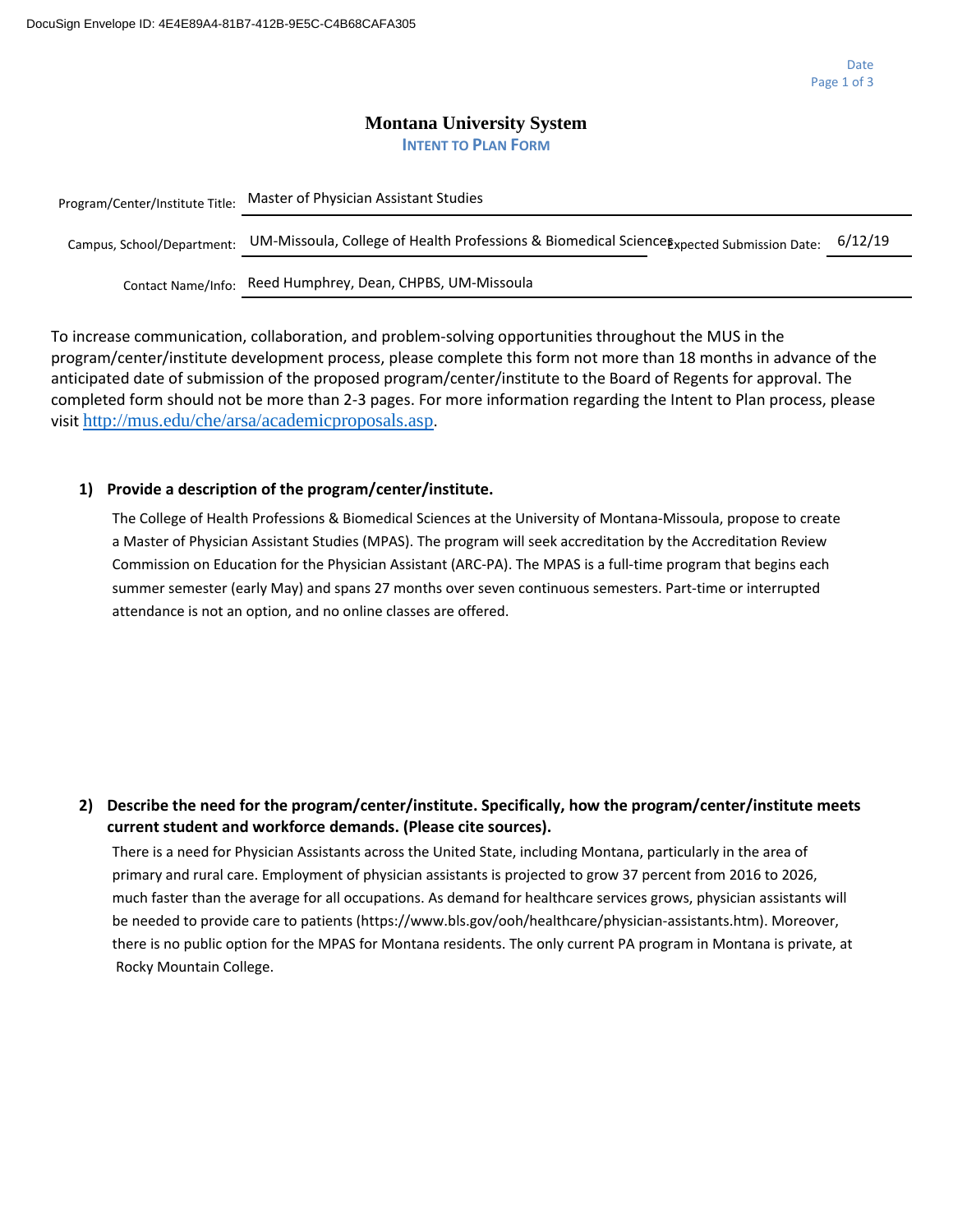### **Montana University System INTENT TO PLAN FORM**

### **3) Describe how the program/center/institute fits with the institutional mission, strategic plan, and existing institutional program array.**

The University of Montana-Missoula houses health professions programs both at Missoula College (eight programs) and the Mountain Campus, with post-baccalaureate programs in physical therapy, pharmacy practice, athletic training speech language and hearing, social work, public health and clinical psychology. A main initiative at UM is interprofessional education (IPE), so the addition of a PA program on the UM campus creates an environment that will be contemporary and relevant to students, improving both their education and integration into team-based care. UM also houses the Family Medicine Residency program of Western Montana, with multiple rural sites and a primary and rural care orientation, providing an infrastructure for training and IPE. Adding a PA program at UM moves the broader educational mission forward while serving the citizens of Montana.

## **4) Describe how the program/center/institute overlaps, complements, or duplicates existing efforts in the MUS. Describe efforts that will be made to collaborate with similar programs at other institutions. If no efforts will be made, please explain why.**

There is no public option for the MPAS for Montana residents. The only current PA program in Montana is private, at Rocky Mountain College. Through the MUS Institute for Interprofessional Education and Collaborative Practice in Health & Medicine, we expect to collaborate to the maximum extent feasible with our partners in the MUS.